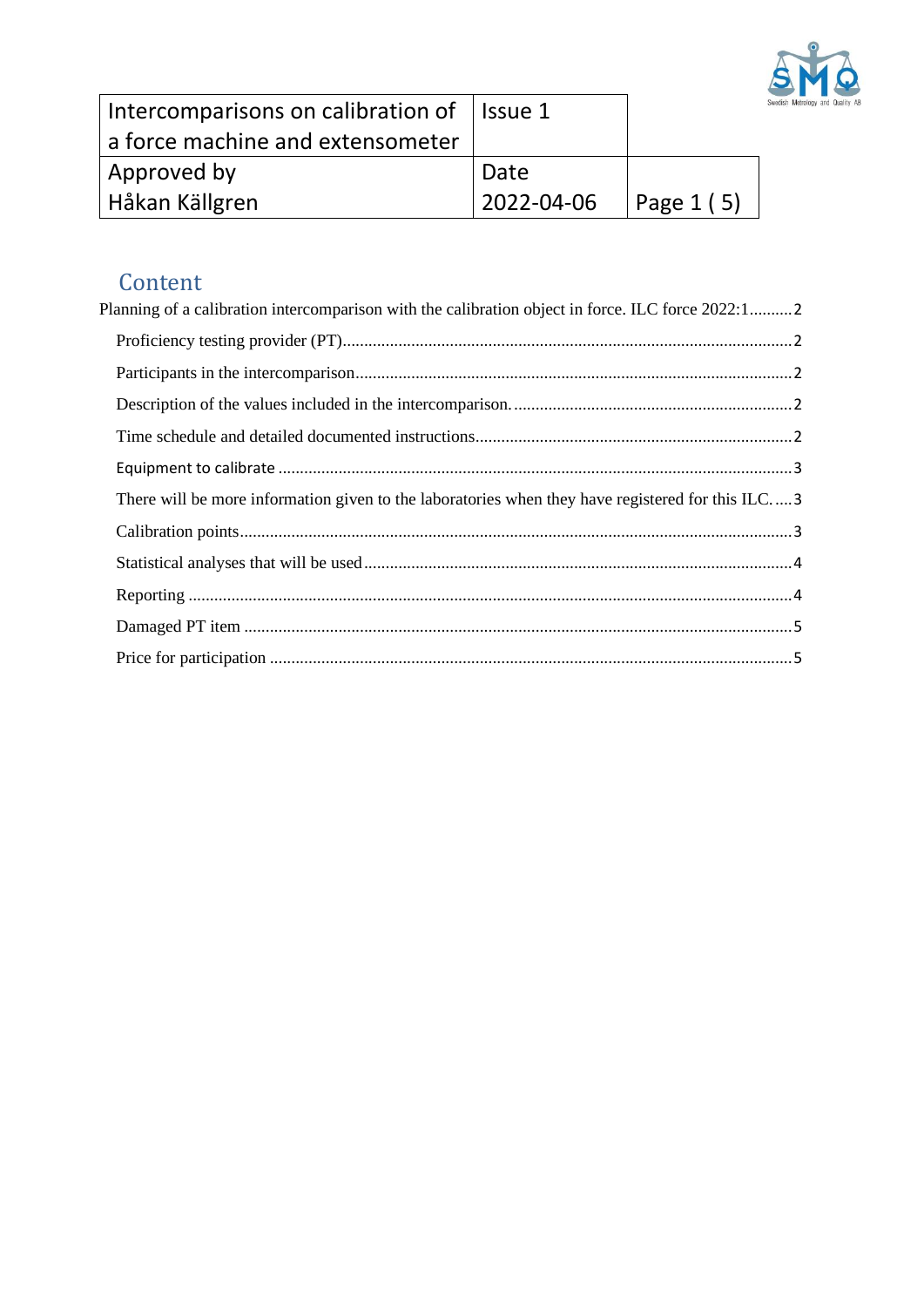

| Intercomparisons on calibration of   Issue 1 |                           |  |
|----------------------------------------------|---------------------------|--|
| a force machine and extensometer             |                           |  |
| Approved by                                  | Date                      |  |
| Håkan Källgren                               | $ 2022-04-06 $ Page 2 (5) |  |

## <span id="page-1-0"></span>Planning of a calibration intercomparison with the calibration object in force. ILC force 2022:1

## <span id="page-1-1"></span>Proficiency testing provider (PT)

Swedish Metrology and Quality AB (SMQ) is organising this intercomparison on calibrations of:

- 1. Force calibration tensile and compression 2,5 kN (ISO 7500-1:2018)
- 2. Extensometer calibration (EN ISO 9513:2012)

Participants may choose the objects they want to calibrate.

This concept of the intercomparison on calibration has been decided by the advisory group related to this calibration areas. No subcontractors are involved in the intercomparison.

## <span id="page-1-2"></span>Participants in the intercomparison

There are three categories of laboratories that may participate in this comparison:

- Accredited laboratories
- Laboratories that will apply for accreditation.
- Laboratories that want to evaluate their calibration quality.

The result of the intercomparison will establish a base for the CMC values in calibrations for the laboratories.

The number of participants is minimum 5 and maximum 15.

<span id="page-1-3"></span>Description of the values included in the intercomparison.

A consensus value will be stablished as a base for calculations

Possible uncertainty values are:

- Force  $0.02$  to 1,1 N from min to max
- Extensometer 0,50 to 6,4  $\mu$ m min to max

## <span id="page-1-4"></span>Time schedule and detailed documented instructions

The time for calibration will be established in cooperation with the participants during the period week 21-23 2022.

A detailed time schedule and technical instructions together with the reporting protocol in form of an excel document will be sent to the participants who have registered to the ILC.

Each participant will have access to the machines for maximum 7 hours and use its own method for calibration. The participants that only calibrates force or extensometer will have access to the machine maximum 4 hours.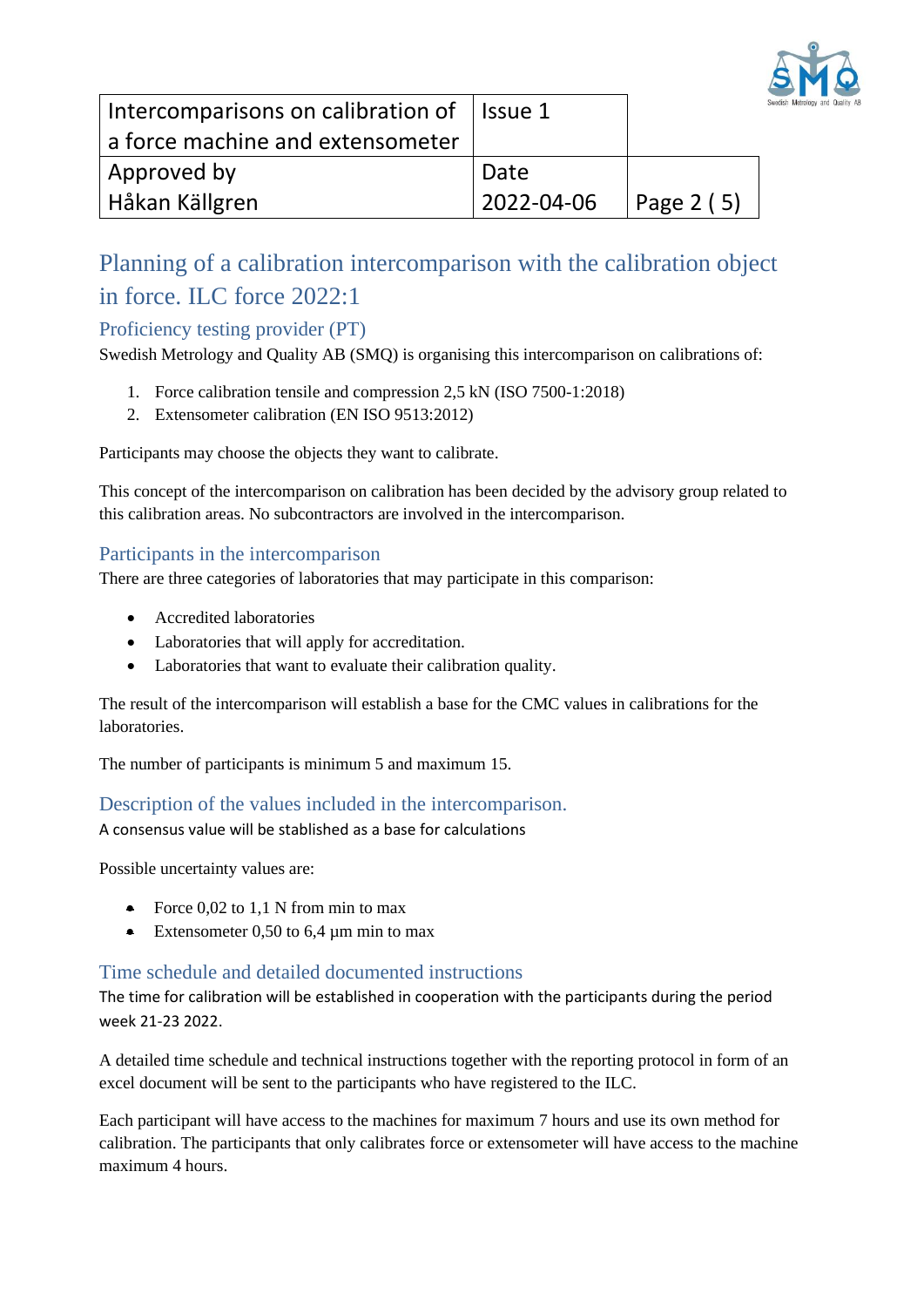

| Intercomparisons on calibration of $\vert$ Issue 1 |            |            |
|----------------------------------------------------|------------|------------|
| a force machine and extensometer                   |            |            |
| Approved by                                        | Date       |            |
| Håkan Källgren                                     | 2022-04-06 | Page 3 (5) |

Preliminary data from the calibration shall be sent to the organiser by e-mail directly after finishing the measurements. Preferably you can use the prepared excel protocol form directly or send it in pdfformat. The final calibrating certificate may have the form you are used to and shall be sent as pdf-file one week after finalizing the work.

## Calibration site

Uggledalsvägen 21, 427 40 Billdal, Sweden

Close to Gothenburg and Landvetter airport

The organiser will be present during the work.

## <span id="page-2-0"></span>Equipment to calibrate

Force Machine

- Manufacturer Zwick GmbH & Co. KG
- type Z2.5
- Measuring range 10-2500 N
- Resolution 0,0012 N

#### Extensometer

- Manufacturer Zwick GmbH & Co. KG
- Type BZ2.5/TN1S VideoXtens
- Measuring range 0,02-50 mm
- Resolution  $0,1 \mu m$



<span id="page-2-1"></span>There will be more information given to the laboratories when they have registered for this ILC.

## <span id="page-2-2"></span>Calibration points

The participants shall calibrate according to their own method and use their reference equipment. The calibration points on force (compression and extension) will be: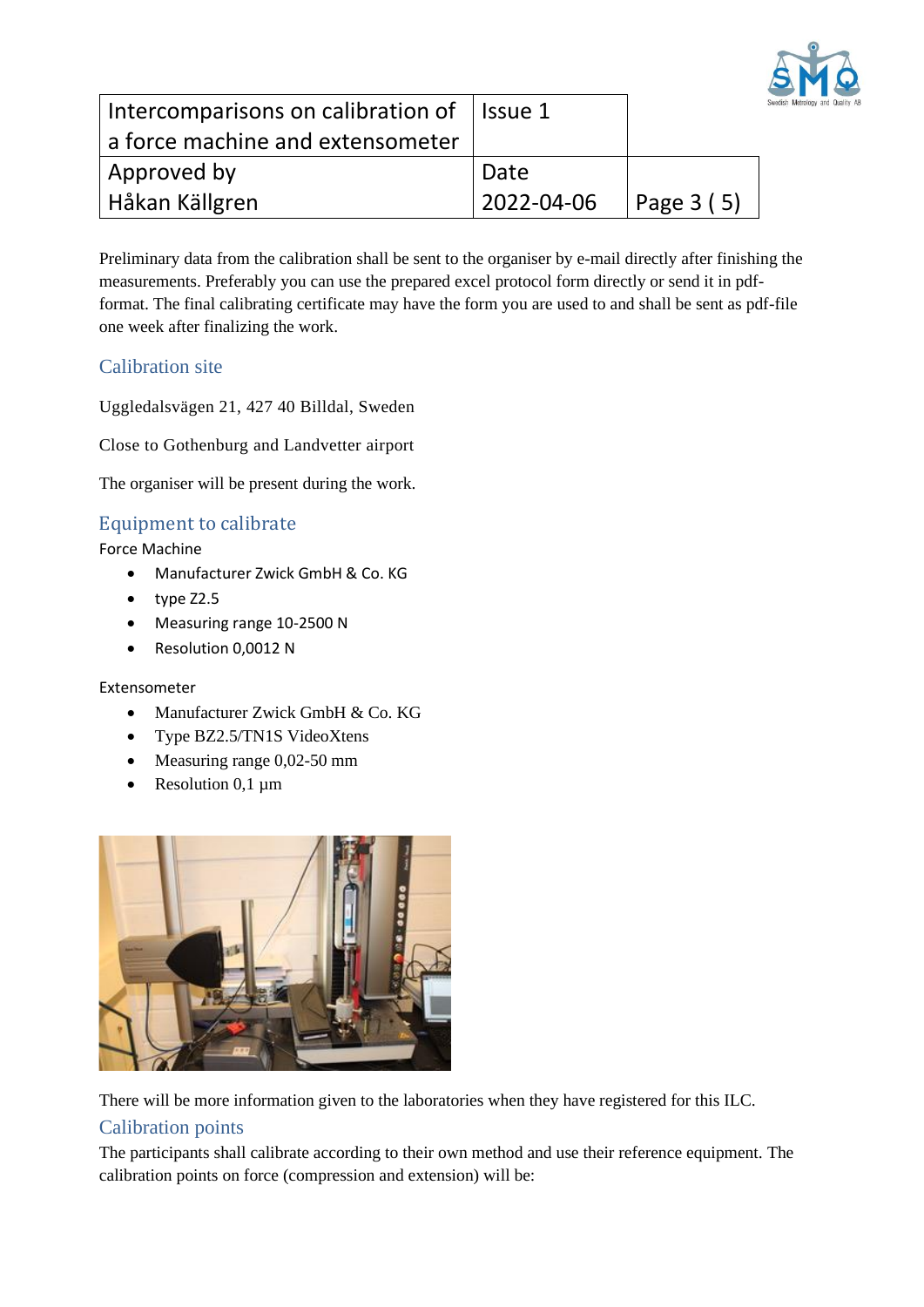

| Intercomparisons on calibration of   Issue 1 |                                |  |
|----------------------------------------------|--------------------------------|--|
| a force machine and extensometer             |                                |  |
| Approved by                                  | Date                           |  |
| <b>Håkan Källgren</b>                        | $12022 - 04 - 06$   Page 4 (5) |  |

- $\bullet$  250 N
- 500 N
- 1000 N
- 1500 N
- 2000 N
- 2500 N

Calibration points on the extensometer will be:

- 1 mm
- $\bullet$  2 mm
- $3 \text{ mm}$
- $\bullet$  4 mm
- 5 mm
- 10 mm
- 20 mm
- 30 mm
- 40 mm
- $\bullet$  50 mm

#### <span id="page-3-0"></span>Statistical analyses that will be used

The organiser calculates the reference value based on the consensus principal value that will be used as reference in the calculations.

The formula described in ISO/IEC 17043:2010 annex B5 which gives En-values

#### <span id="page-3-1"></span>Reporting

Participants shall send the calibration certificate to the organiser within one week after the calibrations are finished.

A draft report will be given to the participants within 4 weeks from the time when the last participant has reported the results in a calibration certificate.

The participant shall comment on the draft report within two weeks after receiving the draft report.

A participant not following the described reporting rules without giving reasons will be excluded from the report.

A participant may decide to leave the work before the draft report is distributed to the participants.

The participant may appeal to the full report if there are major faults in the report.

The report will be anonymously, and the participants will get an identification code related to the results in a separate e-mail.